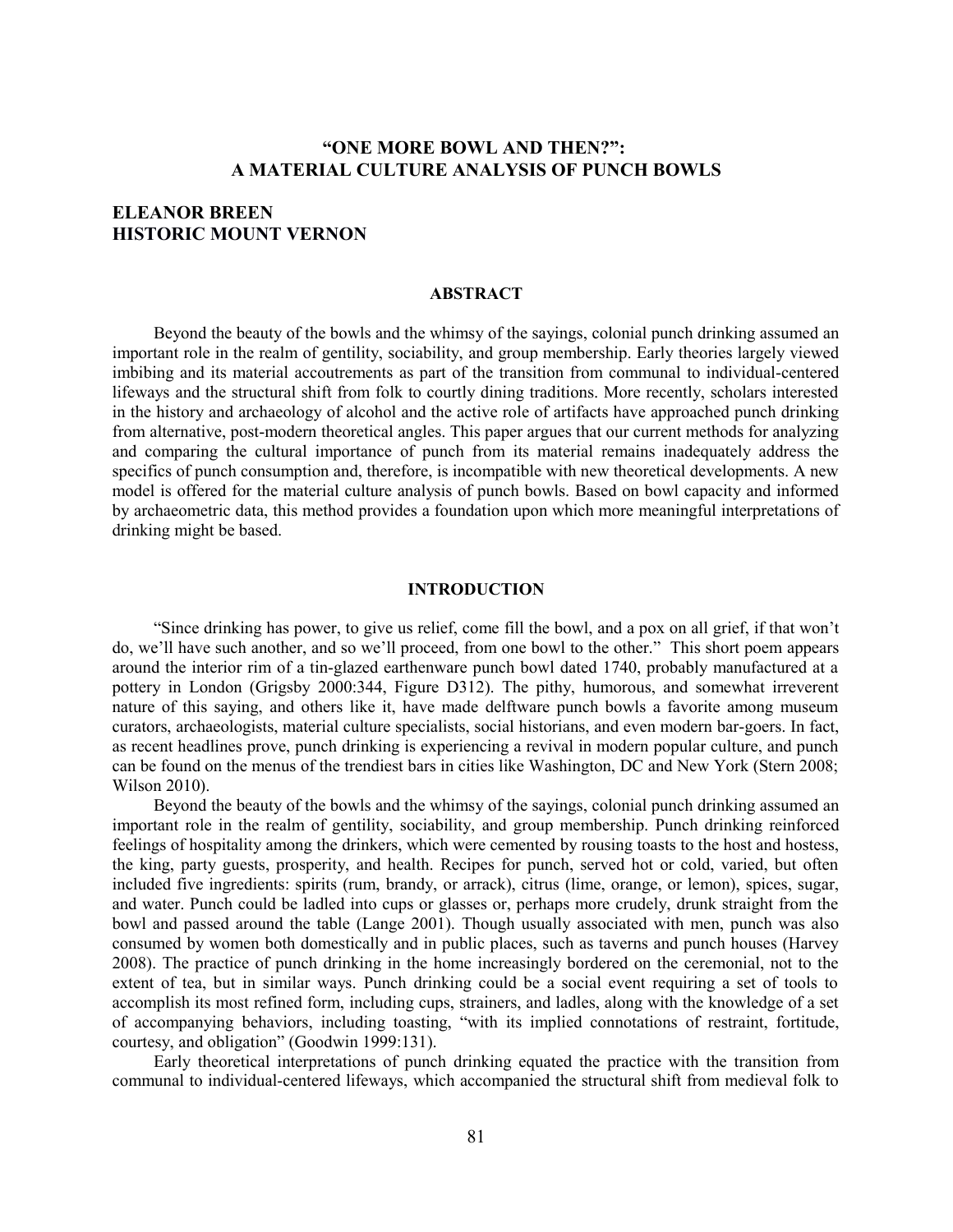Georgian courtly dining traditions (Yentsch 1991a; Deetz 1996). More recently, scholars interested in the history and archaeology of alcohol and the transformative role of material culture have approached punch drinking from alternative theoretical angles. For example, Lorinda Goodwin (1999) has interpreted punch drinking as a reflection of the pursuit of novelty goods, which were readily available during the consumer revolution. One's ability to obtain items considered new and unique and use them along with a wellrefined set of mannerly behaviors set the individual apart from the "crowd of dedicated consumers" (Goodwin 1999:119). In his study of late seventeenth- through early eighteenth-century Barbados, Frederick Smith (2001, 2008) concluded that punch drinking and other forms of alcohol consumption reflected the need for sociability and the opportunity to ease anxiety in a socially fluid world on the Caribbean's unstable frontier. In contrast, cultural historian Karen Harvey (2008) has viewed punch drinking through the lens of gender and refinement. Specifically, she juxtaposed tea and the teapot, women, and refinement with punch and the punch bowl, men, and barbarity. She argued that these dichotomies broke down at the end of the eighteenth century as strict lines between genders blurred and the punch fraternity underwent a brief period of domestication, which was evidenced in the decline of the punch bowl and the ascendance of the more polite punch pot.

#### **HOUSEHOLD CONTEXT**

While these theoretical perspectives are interesting and useful, they must be based on solid, systematically-collected documentary and archaeological databases of ceramic vessel forms and functions. Drawing on data from George Washington's Mount Vernon plantation as a starting point, this paper explores and critiques the existing comparative data on punch drinking. This article also offers a new analytical technique, which allows archaeologists to more quickly and thoroughly identify punch bowls and interpret the punch ceremony from archaeological remains.

Mount Vernon's South Grove Midden provides the opportunity to pursue what can be learned about the Washingtons' social world in the years before the Revolutionary War through the lens of punch drinking. The goal of the larger South Grove Midden project is to re-catalogue, analyze, and present in an online format the most significant aspects of this collection as it pertains to the lives of the Washington households and the enslaved individuals who lived and worked around the "great house." Research is guided by a material culture approach that engages with the documentary record at both the plantation and regional levels using a comparative archaeological perspective. Part of this project includes in-depth research on more than 380 ceramic vessels excavated from the South Grove Midden site, including a small collection of four punch bowls. In addition to archaeological evidence, documentary data in the form of probate inventories and orders and invoices between George Washington and his British factors offer clues about what a material culture analysis of this nature might contribute that enhances the archaeological record of the midden. Specifically, this evidence shows that the punch ceremony served increasingly elaborate and specialized purposes in the decades before the Revolutionary War.

George Washington's elder-half-brother, Lawrence, inherited Mount Vernon from their father, Augustine, in the early 1740s. As Lawrence, his wife, and daughter began to ascend the ranks of colonial Virginia society, the patriarch died in 1752 and his estate, which included 37 slaves, was inventoried the following year (Breen 2003). The inventory included at least three punch bowls: one of Chinese export porcelain and two that were likely made of delftware. Additionally, Lawrence Washington possessed a punch ladle, which was almost certainly made of silver. Also in his inventory, executors recorded one of the primary ingredients of a punch party: more than 80 gallons of rum (Washington 1753).

Increased participation in the punch ceremony is evident in the early years of George Washington's tenure at Mount Vernon (Table 1). This is evidenced by an abundance of documentary data detailing his participation in the consignment system, particularly between 1750 and 1775. Through these data, we witness the consignment of tobacco grown at Mount Vernon to English factors who, in turn, extended the credit Washington needed to furnish both his house and plantation.

In 1758, Washington received an invoice for a shipment of a dozen white salt-glazed stoneware punch bowls ranging in size from three pints to two quarts. In 1766, he received an invoice for two punch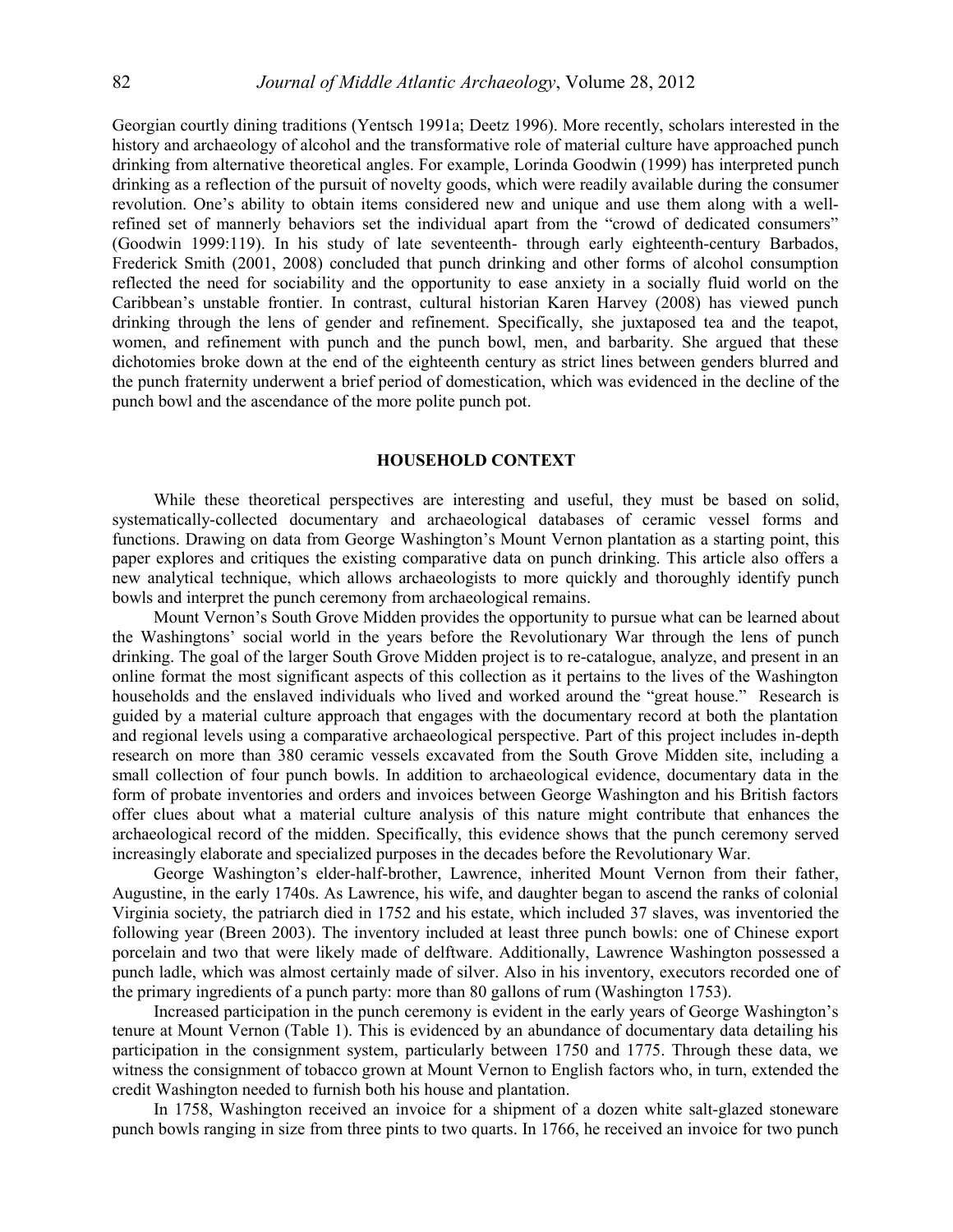bowls – one with a capacity of one gallon, and the other of two quarts capacity, made of porcelain with a Nanking border. Just four years later, another invoice spoke to the growing importance of punch in the household. George Washington was charged for seventeen bowls of "Queen's China" (a.k.a. creamware) in sizes ranging from a pint and a half to two gallons (Abbot 1988; Abbot and Twohig 1990, 1993).

These invoices suggest that the practice of the punch ceremony changed significantly in the Washington households over the span of approximately 20 years. They also suggest that the ceramics market increasingly responded to and/or encouraged this demand for punch-related vessels. As Washington ordered more and more bowls from British factors, their capacities exhibited an increasingly larger range, suggesting that the punch ceremony was becoming more elaborate and specialized. As period images show, the size of punch bowls mattered (Figures 1, 2). Paintings and prints depict intimate settings that necessitated smaller bowls, while larger, more raucous and convivial groups demanded vessels that could hold several gallons of drink. This change was occurring just as mass-produced, fashionable ceramics like white salt-glazed stoneware and creamware began to meet this need.



Figure 1. "The Catch Singers," publications attributed to Robert Sayer, second half of the eighteenth century. © The Trustees of the British Museum.

#### **DOCUMENTARY EVIDENCE**

Probate inventories offer a documentary database that scholars have often used to contextualize and compare plantation-specific records. Inventories from York County, Virginia offer the only transcribed, digitally accessible, and county-wide list of probates in Virginia, capturing the period from 1645 through 1800 (Colonial Williamsburg Foundation 2010; Purkis 2010). The York County data suggest that, on average, only 6 in 100 individuals owned vessel forms of this type for all periods. These records also show the height of punch bowl ownership occurred between 1741 and 1760, with the earliest punch bowl recorded in 1682 and the latest bowl recorded in 1798 (Figure 3). Since the database stops in 1800, it is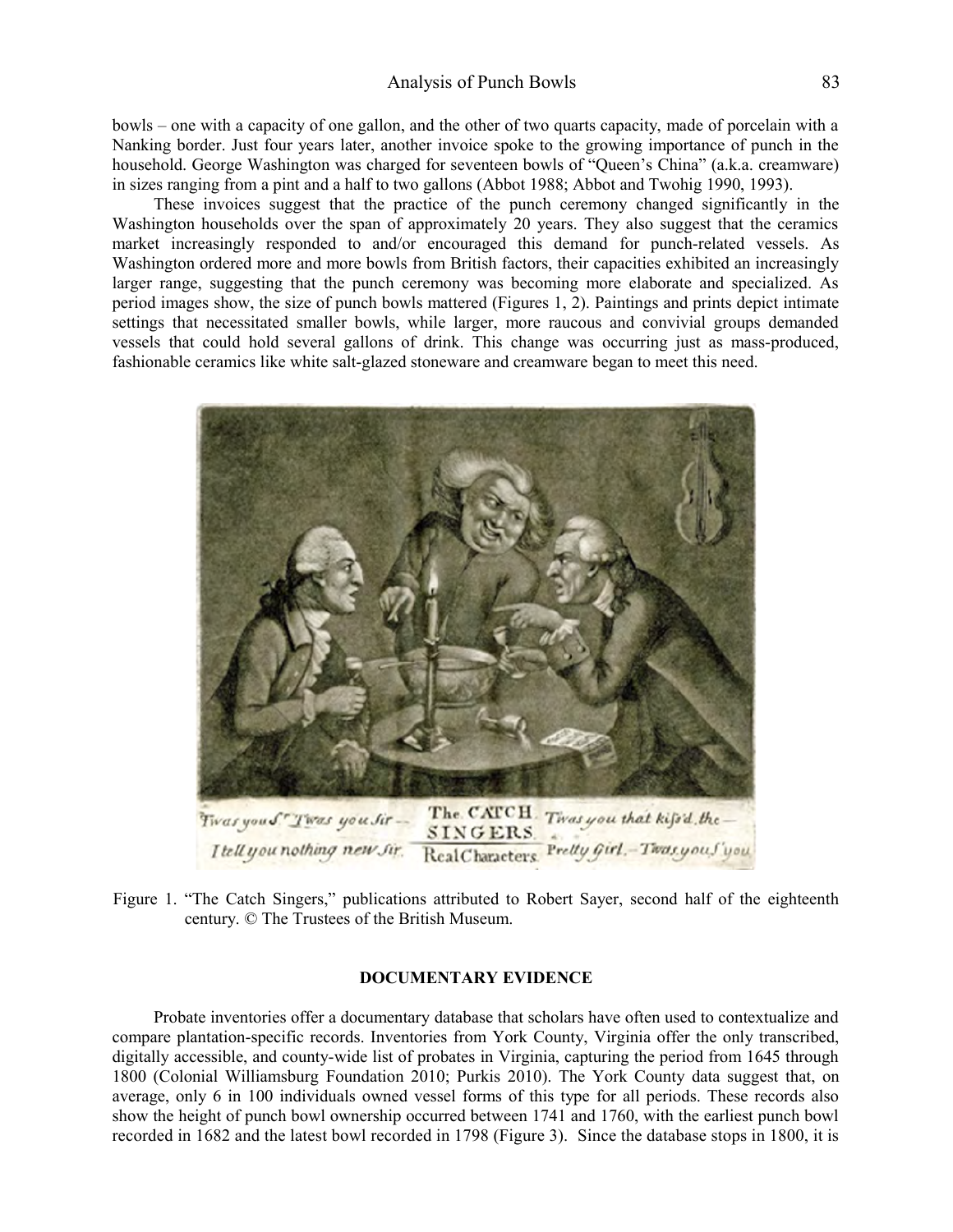

Figure 2. "Glee Singers Executing a Catch," drawn by Robert Dighton, second half of the eighteenth century. © The Trustees of the British Museum.

possible that punch bowls were owned by York County residents into the nineteenth century. However, this late eighteenth/early nineteenth-century end date for the practice of the punch ceremony is corrobor- ated by a survey of estate owners in Virginia and Maryland compiled by the Gunston Hall Probate Inventory Database Project. While this database contains inventories through 1810, no punch bowls appear after 1789 (Center for History and New Media 2006).

In addition to punch bowls, probate inventories allow archaeologists to better understand the world of punch drinking accoutrements as well. Punch implements, like the silver ladle owned by Lawrence Washington, almost never make their way into the archaeological record. Probate inventories suggest that in York County, households served punch without the aid or flourish of associated implements (such as strainers, ladles, and punch cups or glasses) until almost 50 years after the first recorded punch bowl. In fact, the ownership of punch accoutrements peaked later than bowls did, in the period 1761 through 1780 (Figure 4).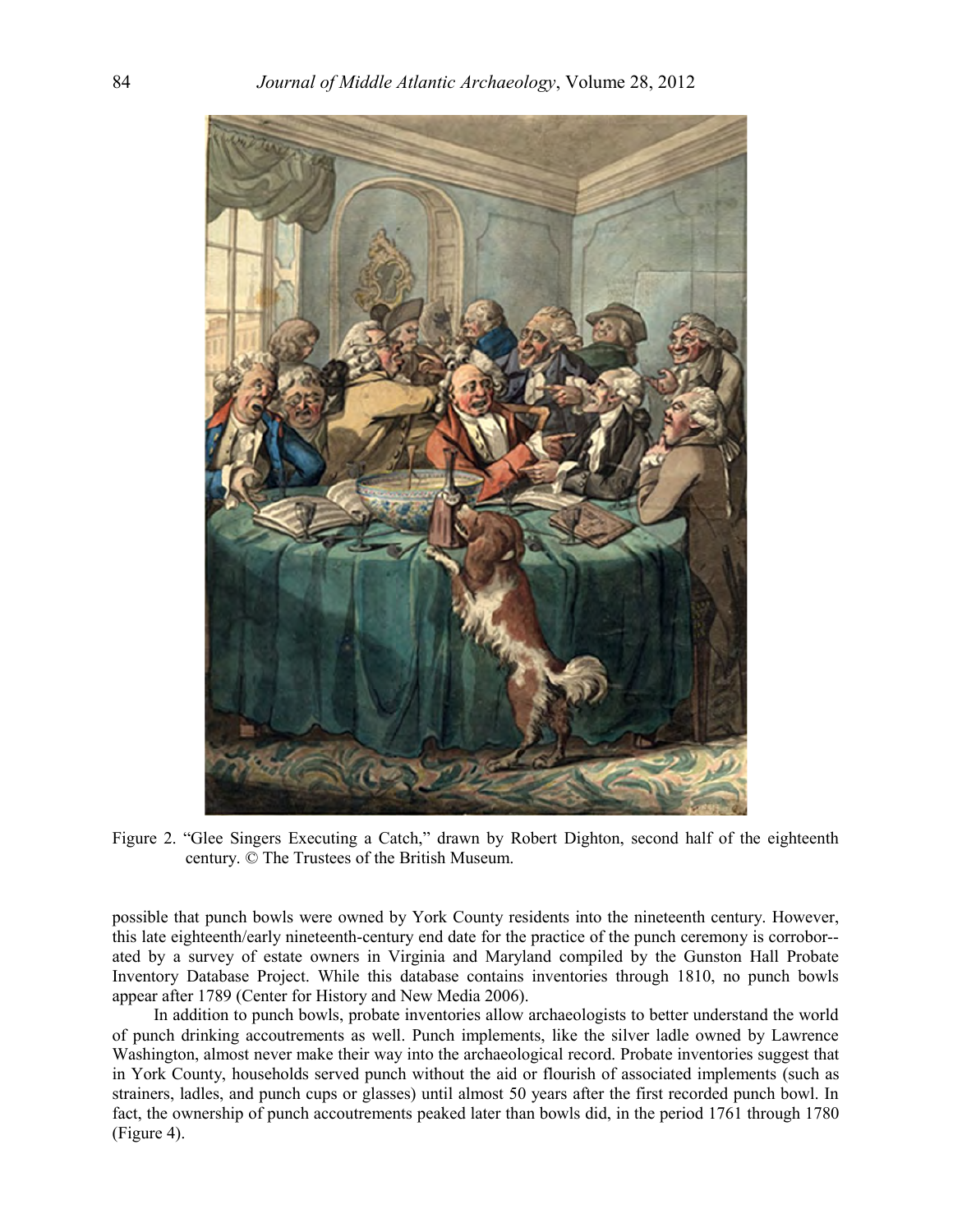

Figure 3. Punch bowl ownership in York County, Virginia, 1645-1800.



Figure 4. Punch implement ownership in York County, Virginia, 1645-1800.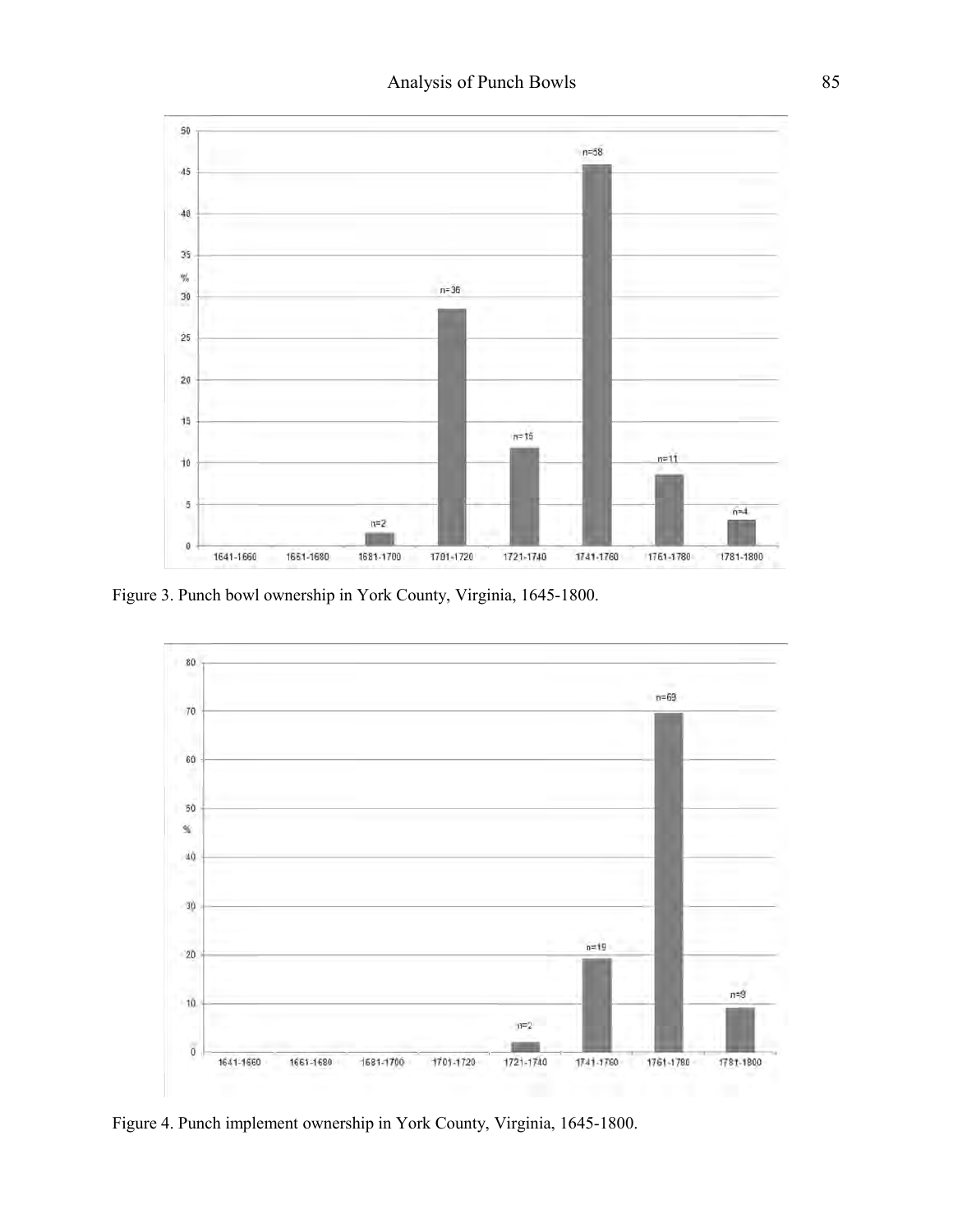While probate inventories are useful, to say that probates offer a complete picture of punch consumption in the home during the colonial and post-colonial periods, however, neglects to recognize the inherent biases in these types of data (see Pogue 1993, 1997; Veech 1998). For example, did executors consistently recognize and record punch bowls in a way that makes their enumeration accurate? Do we risk ignoring punch bowl ownership among socio-economic groups for whom probates were not consistently taken? For these and other reasons, archaeologists and other material culture specialists have increasingly begun to examine documents like store ledgers, since these records more accurately capture the diachronic and dynamic nature of consumerism for a larger segment of the shopping population, as opposed to the snapshot of a whole lifetime's worth of purchases found in probate records (Martin 1993, 2008; Heath 1997, 2004; Veech 1998; Crane *et al.* 1999; Reber 2003).

In her study of ceramics sold in eighteenth-century Annapolis, Anne Yentsch (1994:331-332) found in store ledgers that all five merchants stocked their shelves with both large and small punch bowls made of delft, lignum vitae (wood), and other materials along with accoutrements like punch ladles. Paul Reber (2003) found that customers of John Glassford's store in Colchester, Virginia, recorded in ledgers between 1759 and 1766, bought three and a half times the number of punch bowls as teapots, and that punch bowls were priced more cheaply than the ubiquitous pewter dishes. Further work with the Colchester store inventories also found that the merchant Alexander Henderson offered punch bowls of three capacities (one-pint, three-pint, and one-quart) in white salt-glazed stoneware, tin-glazed earthenware, and porcelain (Hamrick and Hamrick 1999).

Just south from Colchester in northeastern Virginia, an independent merchant named Daniel Payne operated a store in Dumfries during the late 1750s and early 1760s (Hamrick and Hamrick 2007). His store accounts, dating from 1758 to 1764, record that 27 individuals purchased punch bowls during this period. Of the 27 transactions, 24 clearly recorded the number of bowls purchased by individual customers. More than 50 percent  $(n=13)$  of these customers bought a single bowl; 30 percent  $(n=7)$ bought 2 bowls; and for the remainder, one customer each bought 4, 5, 6, and 9 bowls respectively. While the level of specificity of sizes purchased by individuals is lacking, we can say that Payne offered four sizes of bowls: one-pint, one-quart, two-quart, and one-gallon. Therefore, store documents suggest that merchants made available a range of punch products and capacities for purchase by individuals of differing social and economic levels.

The main difference, it appears, between bowls purchased by customers at local stores and consumers who purchased bowls using the consignment system is one of quantity. The majority of mideighteenth century consumers only needed one or two punch bowls to sufficiently enact the punch ceremony. At this time, accoutrements were largely unnecessary, though that would soon change. Other more wealthy consumers, like George Washington, needed multiple punch bowls of differing capacities to be ready for any social situation that might arise. This demand only increased with the introduction of creamware, as represented by Washington's specific request for punch bowls of nine sizes: half-pint, three-pint, five-pint, one-quart, two-quart, three-quart, one-gallon, one-and-a-half gallon, and two-gallon (Table 1).

#### **ARCHAEOLOGICAL EVIDENCE**

In addition to probate inventories and store accounts, the archaeological record offers another source of information on punch bowl ownership as it pertains to different socio-economic groups. The archaeological record also provides another way to view change over time in the popularity of the ceremony. Through the Digital Archaeological Archive of Comparative Slavery (DAACS) there is the potential to understand punch vessel ownership in the archaeological record of enslaved households in a readily accessible, standardized, and searchable online database.

While DAACS is focused on sherd level analysis, vessel data can be teased out by applying estimated vessel equivalencies (EVEs). This analytical technique relies on the length and diameter of rim or base sherds to approximate counts or categories of vessel forms (Banning 2000). Unfortunately, at present, querying the database for punch bowls reveals negative results, because this form was not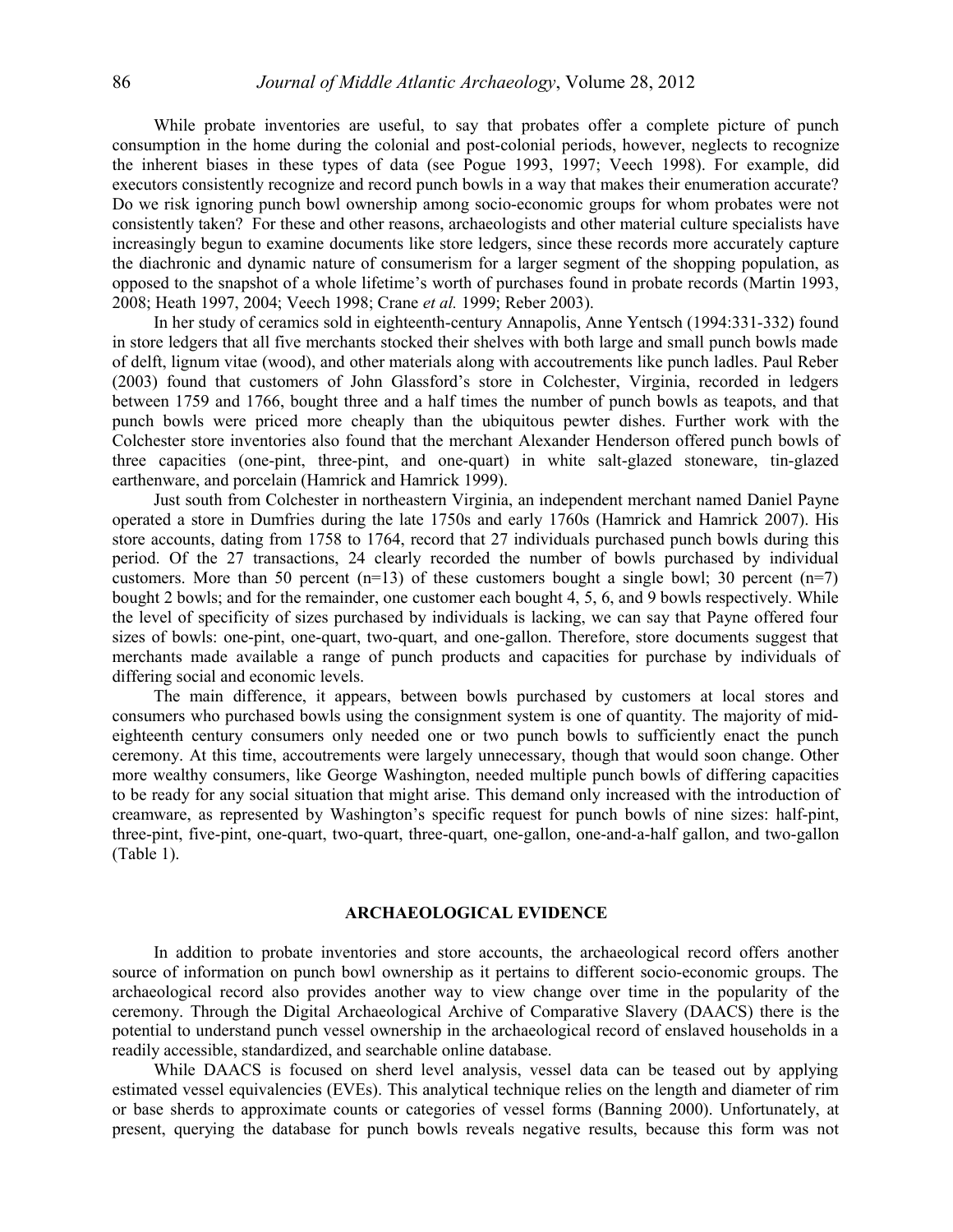| <b>Shipment</b><br>Date | <b>Invoice Description</b>                              | Cost<br>$(\pounds/s/d)$ | <b>Order Date</b> | <b>Matching Order Description</b>                                 |  |
|-------------------------|---------------------------------------------------------|-------------------------|-------------------|-------------------------------------------------------------------|--|
| 08/18/58                | 3 punch Bowls [possibly white]<br>stoneware]            | 12/30/99                | 01/01/58          | 1/2 dozn fashionable China Bowls from a<br>large to a Midlg Size* |  |
| 08/18/58                | 2 two Quart bowl [possibly<br>white stoneware]          | 0.17.0                  | 01/01/58          | 1/2 dozn fashionable China Bowls from a<br>large to a Midlg Size  |  |
| 08/18/58                | 1 two Quart bowl colourd<br>[possibly white stoneware]  | 0.7.6                   | 01/01/58          | 1/2 dozn fashionable China Bowls from a<br>large to a Midlg Size  |  |
| 08/18/58                | 4 three pint bowl enameld<br>[possibly white stoneware] | 12/30/99                | 01/01/58          | 1/2 dozn fashionable China Bowls from a<br>large to a Midlg Size  |  |
| 08/18/58                | 2 large quart bowl [possibly]<br>white stoneware]       | 0.9.0                   | 01/01/58          | 1/2 dozn fashionable China Bowls from a<br>large to a Midlg Size  |  |
| 11/17/66                | 1 Galln Punch Bowl                                      | 0.14.0                  | 06/23/66          | 1 large China bowl to hold a Gal.                                 |  |
| 11/17/66                | 1 two Qt punch bowl Nankn<br>bordr                      | 0.6.6                   | 06/23/66          | 1 large China bowl to hold a Gal. and a half                      |  |
| 11/13/70                | 1 la: Bowl                                              | 0.5.0                   | 08/20/70          | Of Queen's China-1 two Galln Bowl**                               |  |
| 11/13/70                | 1 Smaller bowl                                          | 0.3.6                   | 08/20/70          | Of Queen's China-1 Gallon [Bowl]                                  |  |
| 11/13/70                | 2 Smaller bowls                                         | 0.2.6                   | 08/20/70          | Of Queen's China-1<br>one and a half<br>Galln bowl                |  |
| 11/13/70                | 2 Smaller bowls                                         | 0.2.6                   | 08/20/70          | Of Queen's China-2 three Quart [bowl]                             |  |
| 11/13/70                | 4 Bowls                                                 | 0.5.0                   | 08/20/70          | Of Queen's China-2 five Pint [bowl]<br>and 2 two Qt [bowl]        |  |
| 11/13/70                | 2 Bowls                                                 | 0.2.0                   | 08/20/70          | Of Queen's China-2 three pint [bowl]                              |  |
| 11/13/70                | 3 Bowls                                                 | 0.2.0                   | 08/20/70          | Of Queen's China-3 Quart [bowls]                                  |  |
| 11/13/70                | 3 Bowls                                                 | 0.1.6                   | 08/20/70          | Of Queen's China-3 pint and a half<br>[bowls]                     |  |

TABLE 1: GEORGE WASHINGTON'S PURCHASES OF PUNCH BOWLS, PRE-1775

\*Washington orders 6 bowls, but receives 12. \*\*Washington orders 17 bowls, but receives 18.

specifically captured during cataloguing. However, because cataloguers did capture data on ware type, general form (i.e., bowl, unidentified tableware) and rim diameter, it might be possible to cull vessel counts from the data if a standard rim diameter range for punch bowls was known (DAACS 2010).

Perhaps we can move toward our goal of a more detailed, comparative view of punch drinking if we first return to the roots of Chesapeake historical archaeology by engaging with the Potomac Typological System (POTS) (Beaudry *et al.* 1988). Like DAACS, the primary goal of POTS is to offer archaeologists a standardized system by which comparisons of artifact types can be made. Mary Beaudry and her colleagues developed POTS in an attempt to transcend inconsistencies in nomenclature by defining and ordering ceramic vessel forms and functions for use in minimum vessel counts. For example, POTS defines punch bowls as:

A hemispherical vessel with a plain rim. Punch bowls occur in refined earthenwares, stonewares, and porcelain. They range in capacity from  $\frac{1}{2}$  pt to several gallons. The smallest sizes were used by individuals for drinking punch and perhaps eating semi-solid foods. The larger sizes were used for making and serving punch (Beaudry *et al*. 1988:63).

Compare this to the general definition for a bowl whose attributes include a coarse earthenware body, an absence of footring, a plain or everted rim, and a diary or kitchen function. Though the POTS typology was derived from seventeenth- and early eighteenth-century probate inventories, the basic form of punch bowls changed little over time. Yentsch (1991a:65) made subsequent modifications to the POTS definition of punch bowls by acknowledging the significance of size. In doing so, she broke punch bowl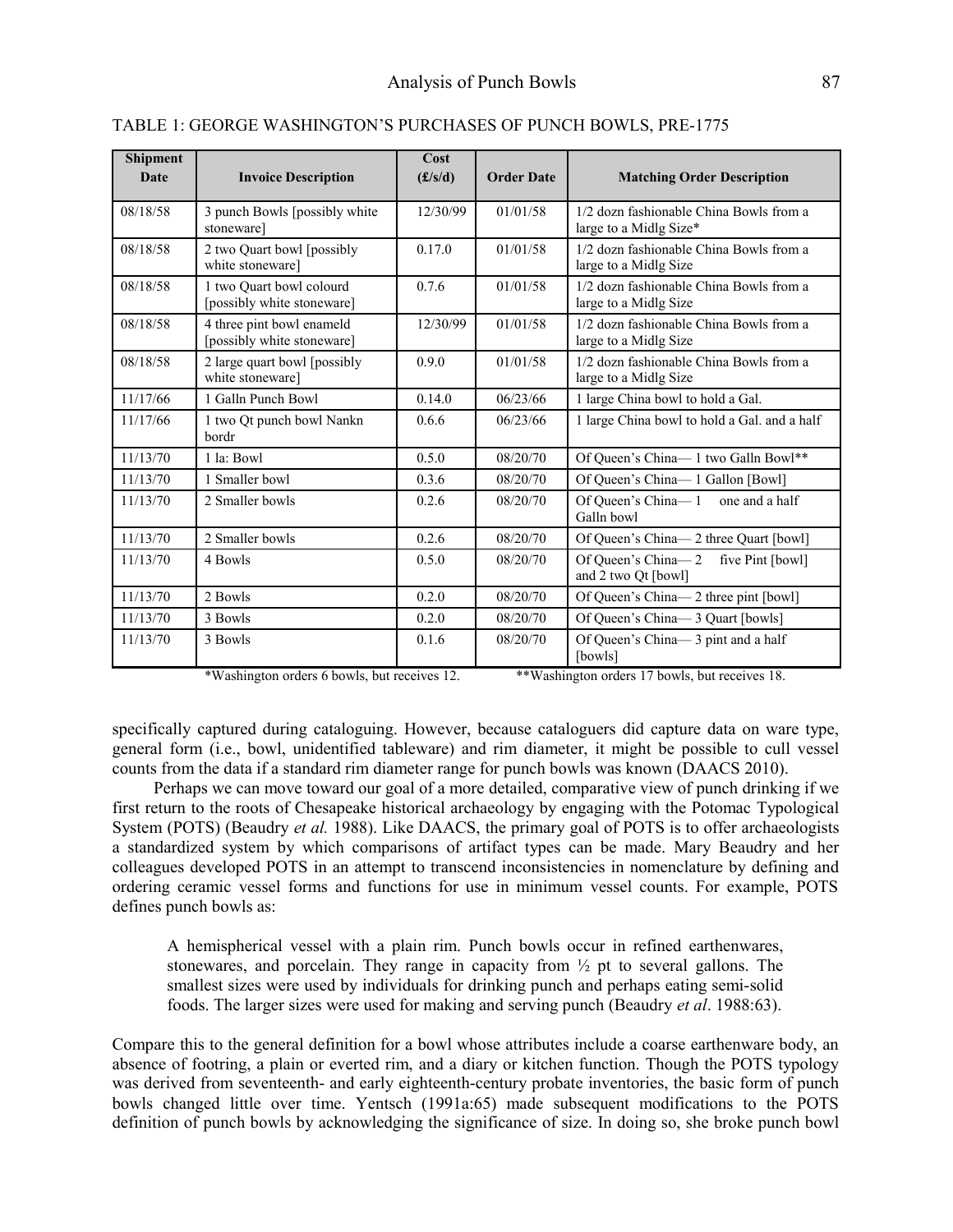forms down using two categories—small and large; the former being associated with consumption and the latter with serving. However, in both the initial version POTS and Yentsch's later modifications, specific measurements of vessel forms are absent—measurements that can aid archaeologists with both the identification and interpretation of punch bowls found in the archaeological record.

By building on the comparative analysis undertaken by Yentsch (1990) and others who have used minimum vessel counts to study changing foodways (Smith 2001), we can begin to develop a comparative archaeological picture of punch drinking in early America. Yentsch compiled a list of 18 archaeological sites with minimum vessel counts from the seventeenth through the early eighteenth century. These sites include plantations and urban sites occupied by colonists of varying degrees of wealth in the Chesapeake as well as two sites located in New England. The results of her analysis show that the emergence of punch bowls signaled a shift in from folk to courtly dining traditions beginning in the last quarter of the seventeenth century.

In his dissertation on alcohol in colonial Barbados, Smith (2001) built on Yentsch's data by adding two urban sites—the Backside Church Street site in Barbados and Jamestown Structure 115. Smith argued that Barbadians coped with social anxiety through communal consumption of alcohol in general and punch in particular. Due to this different cultural context, he claimed that punch drinking became more popular earlier in Barbados than in the Chesapeake, as evidenced in higher rates of use and discard of this vessel type. I have added an additional 20 sites to this comparative database, which extends through the early nineteenth century and includes slave occupied sites (Table 2). The result is a comparative database of 38 distinct occupations dating ca. 1600 to 1850. Minimum punch bowl vessel counts have been modified to reflect the POTS definition when necessary. The database is dominated by sites from the Chesapeake in Virginia and Maryland, with only three sites from New England and one from Barbados. These assemblages include 11 urban sites; 6 slave quarters; and 21 farmsteads or plantation sites. The site occupations range in date from 1618 through 1840 and were grouped by half century periods for ease of analysis. Results of phasing the data in this way shows that the highest frequency of punch bowl use and discard occurred from 1700 to 1750. Additionally, the archaeological data suggest that punch drinking continued slightly longer than the probate inventory data show, which was approximately the last decade of the eighteenth century (Figure 5).

At a site specific level, punch bowls make up the largest percentage of total vessels from the middle occupation of van Sweringen in St. Mary's City, Maryland (ca. 1700-1750, 25.9%); the late and early periods of the Shields Tavern in Williamsburg, Virginia (ca. 1700-1750, 19.2%; ca. 1700-1750, 15.3%, respectively); the Backside Church Street in Barbados (ca. 1650-1700, 12.7%); and the Boardman Occupation of the Spencer-Pierce-Little Farm site in New England (ca. 1800-1850, 10.7%). With the exception of the Boardman site, urban occupants or tavern goers tended to have engaged in the punch ceremony and discarded the bowls more often than their rural counterparts. This does raise the question, however, about the nature of urban contexts wherein refuse is difficult to attribute to one household and more often represents the activities of multiple households living on smaller lots. The Barbados site has a higher punch bowl count when compared to other sites in the last half of the seventeenth century. Determining whether this is attributable to its urban context or to larger socio-cultural needs alleviated by punch consumption needs further research.

Finally, it is notable that most of the eighteenth century sites (including those associated with slave quarters) used and discarded punch bowls. Archaeology suggests that the presence of punch, or at least its material embodiment, was experienced more widely than perhaps probate executors recognized. Compilations of lists like these are important tentative steps towards comparative analysis of punch drinking in the Chesapeake and in the greater Atlantic World.

#### **MUSEUM DATA**

Whole object information of the type contained in museum storage spaces and the publication of museum collections provides opportunities for more concrete definitions of vessel types. This kind of research follows the work of scholars like Patricia Samford (1997) and Ellen Shlasko (1989), and the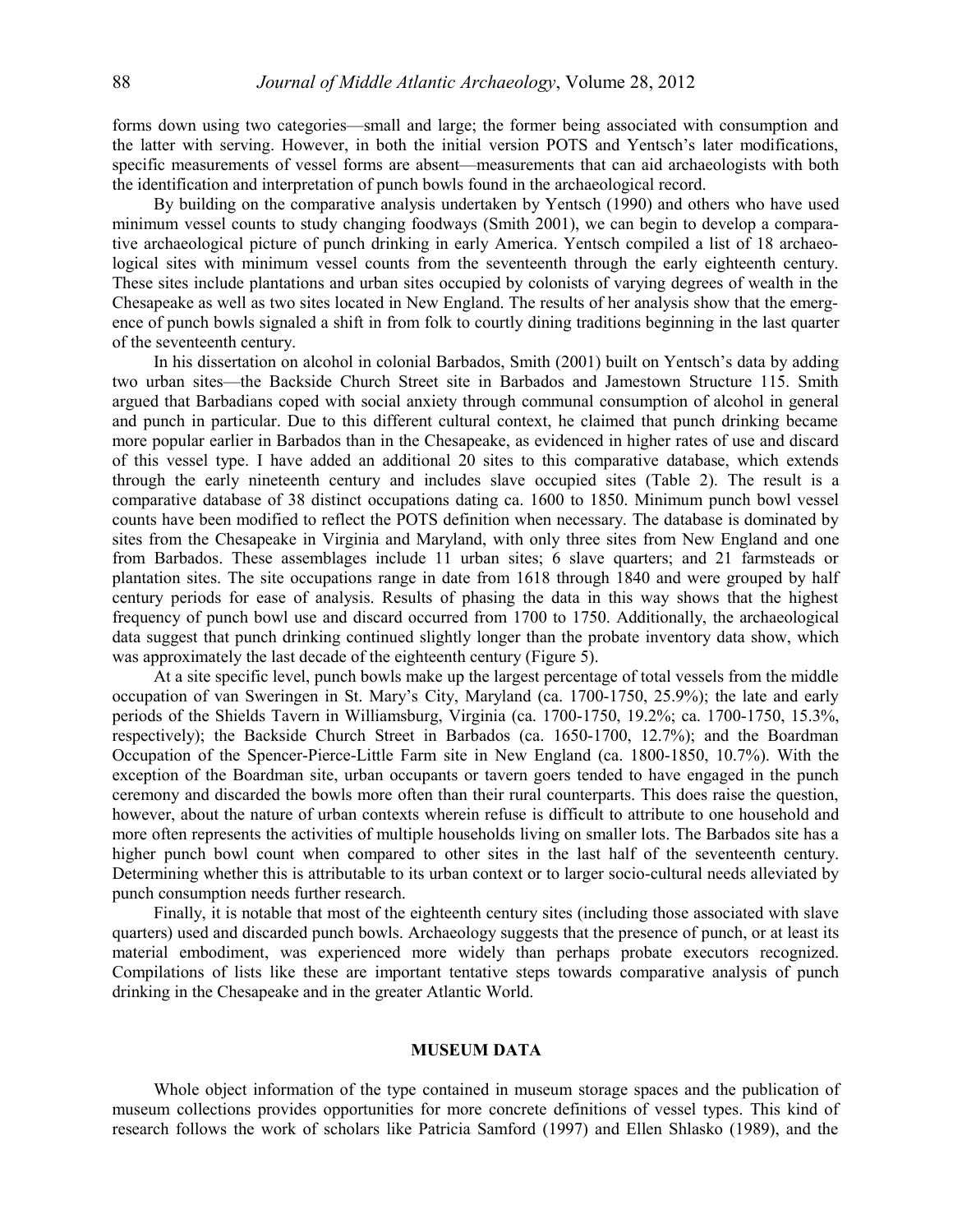# TABLE 2: PUNCH BOWL PRESENCE AT ARCHAEOLOGICAL SITES COMPILED FROM MINIMUM VESSEL COUNT LISTS

| Site<br>Number | Name                                    | Period    | Location               | Type                                      | Minimum<br>Vessel<br>Counts | Citation             |
|----------------|-----------------------------------------|-----------|------------------------|-------------------------------------------|-----------------------------|----------------------|
|                | Pasbehay Tenement                       | 1600-1650 | VA                     | <b>Rural Plantation</b><br>Mixed          | $0/18$ or $0\%$             | Yentsch 1990         |
|                | Kingsmill Tenement                      | 1600-1650 | VA                     | <b>Rural Plantation</b><br>Mixed          | $0/78$ or $0\%$             | Yentsch 1990         |
|                | The Maine                               | 1600-1650 | VA                     | <b>Rural Plantation</b><br>Mixed          | $0/88$ or $0\%$             | Yentsch 1990         |
| 44WM33         | Clifts II                               | 1650-1700 | VA                     | <b>Rural Plantation</b><br>Mixed          | $0/32$ or $0\%$             | Yentsch 1990         |
|                | Pettus                                  | 1650-1700 | VA                     | <b>Rural Plantation</b><br>Mixed          | $0/335$ or $0\%$            | Yentsch 1990         |
| 44WM33         | Clifts I                                | 1650-1700 | VA                     | <b>Rural Plantation</b><br>Mixed          | $0/34$ or $0\%$             | Yentsch 1990         |
| 18CV279        | Compton                                 | 1650-1700 | MD                     | <b>Rural Plantation</b><br>Mixed          | $0/53$ or $0\%$             | Yentsch 1991a        |
|                | <b>Backside Church</b><br><b>Street</b> | 1650-1700 | Barbados,<br>Caribbean | <b>Urban Domestic</b>                     | 15/118 or<br>12.7%          | Smith 2001           |
|                | Jamestown Structure<br>115              | 1650-1700 | VA                     | Urban Domestic                            | $4/57$ or $7\%$             | Smith 2001           |
|                | Drummond Site                           | 1650-1700 | VA                     | <b>Rural Plantation</b><br>Mixed          | $7/269$ or<br>2.6%          | Yentsch 1990         |
|                | van Sweringen 1                         | 1700-1750 | MD                     | <b>Urban Domestic</b>                     | $1/81$ or $1.2%$            | Yentsch 1990         |
|                | van Sweringen 3                         | 1700-1750 | MD                     | <b>Urban Domestic</b>                     | $1/84$ or $1.2\%$           | Yentsch 1990         |
|                | van Sweringen 2                         | 1700-1750 | MD                     | <b>Urban Domestic</b>                     | 15/58 or<br>25.9%           | Yentsch 1990         |
|                | Shields Tavern,<br>Early                | 1700-1750 | VA                     | Urban Commercial                          | 18/118 or<br>15.3%          | Brown et al.<br>1990 |
|                | Wellfleet                               | 1700-1750 | MA                     | Rural Farmstead and<br>Tavern             | $2/236$ or<br>0.85%         | Yentsch 1990         |
| 18AP28         | Calvert I                               | 1700-1750 | MD                     | <b>Rural Plantation</b><br>Mixed          | 20/198 or<br>10.1%          | Yentsch 1994         |
|                | Howland                                 | 1700-1750 | MA                     | Rural Farmstead                           | $3/136$ or<br>$2.2\%$       | Yentsch 1990         |
| 44WM33         | Clifts III                              | 1700-1750 | VA                     | Rural Plantation<br>4/70 or 5.7%<br>Mixed |                             | Yentsch 1990         |
|                | Shields Tavern, Late                    | 1700-1750 | VA                     | Urban Commercial                          | 54/282 or<br>19.2%          | Brown et al.<br>1990 |
| 44WM33         | Clifts IV                               | 1700-1750 | VA                     | Rural Plantation mixed<br>7/185 or 3.8%   |                             | Yentsch 1990         |
| 44WB30         | John Brush                              | 1700-1750 | VA                     | <b>Urban Domestic</b><br>9/211 or 4.3%    |                             | Samford 1999         |
|                | John Hicks                              | 1700-1750 | MD                     | Rural Plantation mixed                    | 9/263 or 3.4%               | Yentsch 1990         |
| 44JC34         | Bray Well and/or Trash<br>Pit           | 1750-1800 | VA                     | <b>Rural Plantation Mixed</b>             | $0/119$ or $0\%$            | Kelso 1984           |
|                | North Quarter,<br>Kingsmill             | 1750-1800 | VA                     | <b>Rural Plantation Quarter</b>           | $0/137$ or $0\%$            | Kelso 1984           |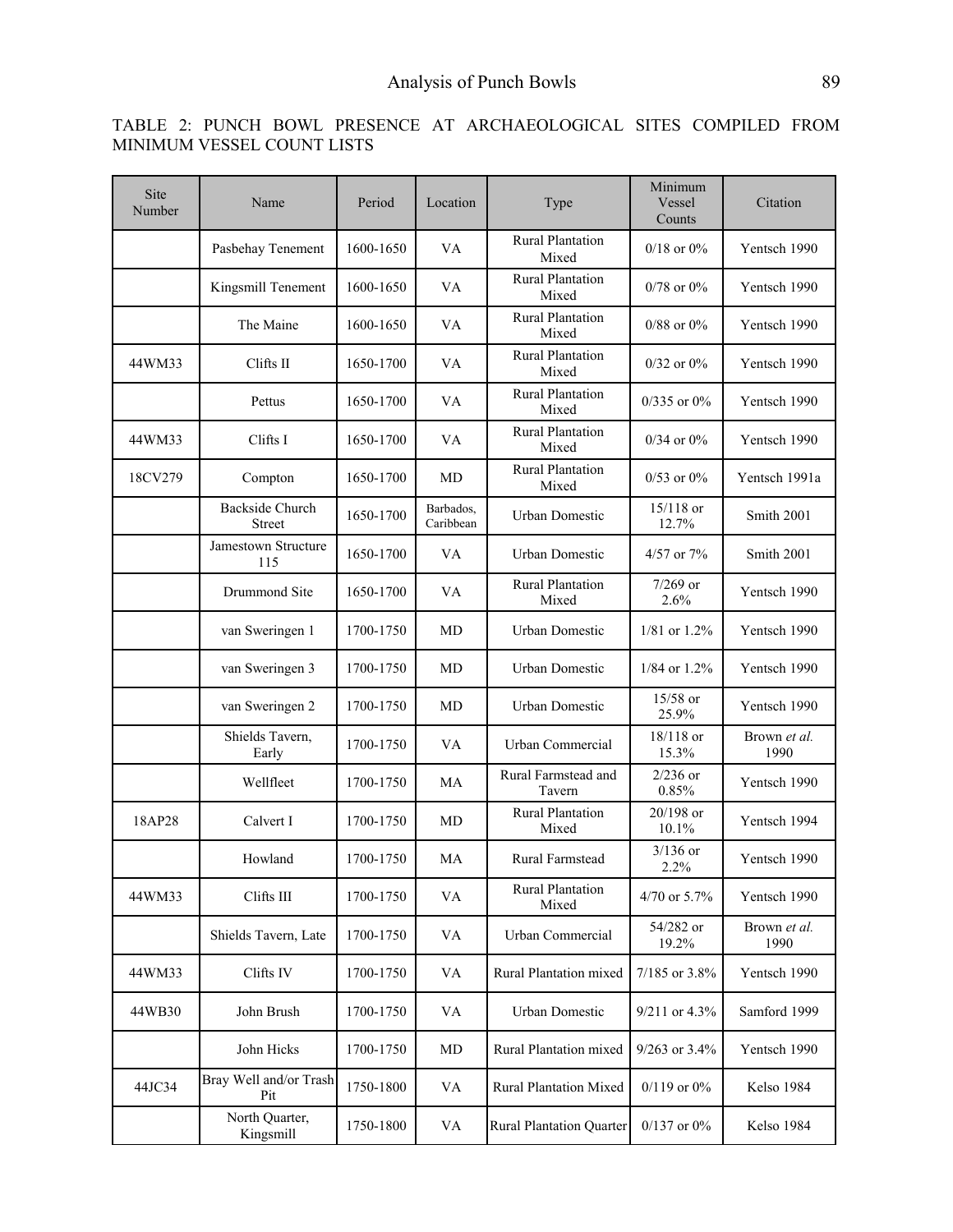| Site<br>Number | Name                                                   | Period    | Location  | Type                                    | Minimum<br>Vessel<br>Counts | Citation                                 |
|----------------|--------------------------------------------------------|-----------|-----------|-----------------------------------------|-----------------------------|------------------------------------------|
| 44HE493        | Wilton Plantation,<br>Phase I                          | 1750-1800 | VA        | <b>Rural Plantation Quarter</b>         | $0/36$ or $0\%$             | Higgins et al. 2000                      |
|                | Littletown Quarter,<br>Kingsmill                       | 1750-1800 | VA        | <b>Rural Plantation Quarter</b>         | $0/76$ or $0\%$             | Kelso 1984                               |
| 44WB52         | <b>Rich Neck Slave</b><br>Quarter                      | 1750-1800 | VA        | Rural Plantation Quarter 1/128 or 0.8%  |                             | Franklin 2004                            |
| 44GL357        | Thomas Whiting Site,<br>Feature 53                     | 1750-1800 | VA        | <b>Rural Plantation Mixed</b>           | $1/215$ or $0.5\%$          | Stuck et al. 1996b                       |
| 44PW855        | Frances Ballendine                                     | 1750-1800 | VA        | <b>Urban Domestic</b>                   | $1/40$ or $2.5%$            | Crane et al. 1999                        |
| 44JC           | Governor's Land                                        | 1750-1800 | VA        | Rural Plantation Mixed $10/377$ or 2.7% |                             | Yentsch 1991b                            |
|                | Shields Tavern,<br>Post-Tavern                         | 1750-1800 | VA        | Urban Commercial                        | $12/185$ or 6.5%            | Brown et al. 1990                        |
| 44WB30         | Thomas Everard                                         | 1750-1800 | VA        | <b>Urban Domestic</b>                   | 14/324 or 4.3%              | Samford 1999                             |
| 44PG381        | Hopewell/Bland Site,<br>Feature 104                    | 1750-1800 | VA        | <b>Rural Plantation Mixed</b>           | $3/196$ or $1.5\%$          | Stuck et al. 1996a                       |
| 44FX762/17     | Mount Vernon, South<br>Grove Midden                    | 1750-1800 | VA        | <b>Rural Plantation Mixed</b>           | 4/381 or 1%                 |                                          |
|                | Kingsmill Quarter                                      | 1750-1800 | VA        | <b>Rural Plantation Quarter</b>         | 5/186 or 2.7%               | Kelso 1984                               |
| 44FX1965       | Thomas Brown Site                                      | 1750-1800 | VA        | <b>Rural Plantation Mixed</b>           | $6/228$ or 2.6%             | Higgins et al. 1998                      |
| 44HE493        | Wilton Plantation,<br>Phase II and III                 | 1800-1850 | VA        | <b>Rural Plantation Quarter</b>         |                             | 1/182 or 0.5% Higgins <i>et al.</i> 2000 |
|                | Boardman Occupation,<br>Spencer-Peirce, Little<br>Farm | 1800-1850 | <b>MA</b> | <b>Rural Farmstead</b>                  | 29/272 or<br>10.7%          | Beaudry 2010                             |

tradition of meshing archaeological and museum collections found in publications like *Ceramics in America*. These whole objects also allow us an increasing level of sophistication in understanding how free and enslaved men and women consumed punch in the home and in the tavern. This is due to the fact that measurement data that allow us to calculate capacity are not recorded in probates. This type of information is also not available through archaeological minimum vessel counts. To obtain this level of detail, published print and online collections from seven institutions were mined for measurement data related to tin-glazed punch bowls. From these sources, 215 unique vessels were found with complete height, rim, and footring diameter measurements, or just height and rim diameter measurements.

#### **DERIVING THE FORMULAS**

#### **Calculating Capacity from Whole Bowls**

Wendy Miervaldis (Breen 2011) discovered the closest geometric shape to a punch bowl is a frustum (or clipped cone) whose volume is calculated as:

*Volume (inches<sup>3</sup>)* =  $(\pi * \text{height} / 12) * \text{[base diameter}^2 + \text{(base diameter * rim diameter)}$ *+ rim diameter<sup>2</sup> ]*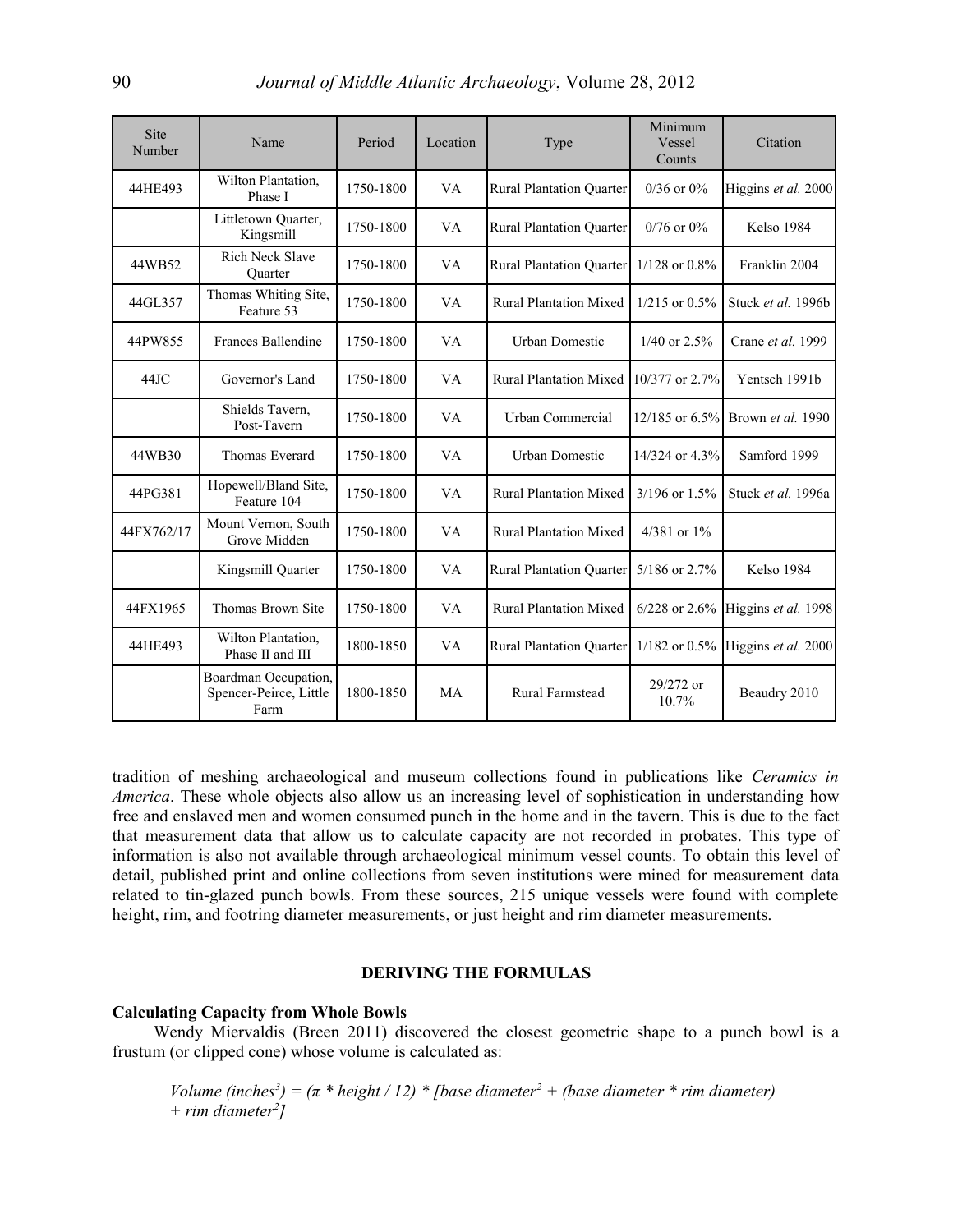

Figure 5. Minimum number of punch bowls from phased archaeological sites in the Chesapeake, New England, and the Carribean, 1600-1850.

To utilize this formula, half an inch, which was used to estimate the average footring height, was subtracted from the heights of all of the museum punch bowl examples, since a frustum does not have a footring. The resulting volume was then translated into a historically relevant system of liquid measure (i.e., the imperial pint)—a calculation which required multiplying the volume of a frustum (in cubic inches) by 0.03.

Tests of the frustum formula on complete punch bowls suggest that capacity is slightly overestimated. This could be attributed to the following reasons. *First*, the frustum is not the exact shape of a punch bowl; it is a close estimation of it. *Second*, it is unknown how potters calculated the sizes of the vessels they sold and how exact they were when producing them. Research suggests that eighteenthcentury acts for standardizing liquid measures probably did not apply to wheel-thrown, non-tavern, fine wares and that there was variability in bowl capacities (Green 1999; Breen 2012). *Third*, there is also the question of how high these bowls were filled. It was presumably not to the top to allow for easier movement of the bowl without spilling its contents, which would allow for differing capacity measures taken for the same bowl. Calculations of volume and capacity, therefore, should be considered as relative estimates and not as exact numbers.

#### **Estimating Capacity from Rim and Base Sherds**

In order to estimate the volume of a punch bowl, rim diameters, footring diameters, and the height are required. Because of the fragmentary nature of the archaeological record, the known measurements will most likely be found in either the rim or footring diameters. The range of rim diameters for the tinglazed earthenware punch bowl museum data set is 6.81 to 20.55 inches. The vessels date from 1680 through 1780, with bowls most frequently falling into the 1741 to 1760 period, overlapping with both archaeological and probate inventory frequency data.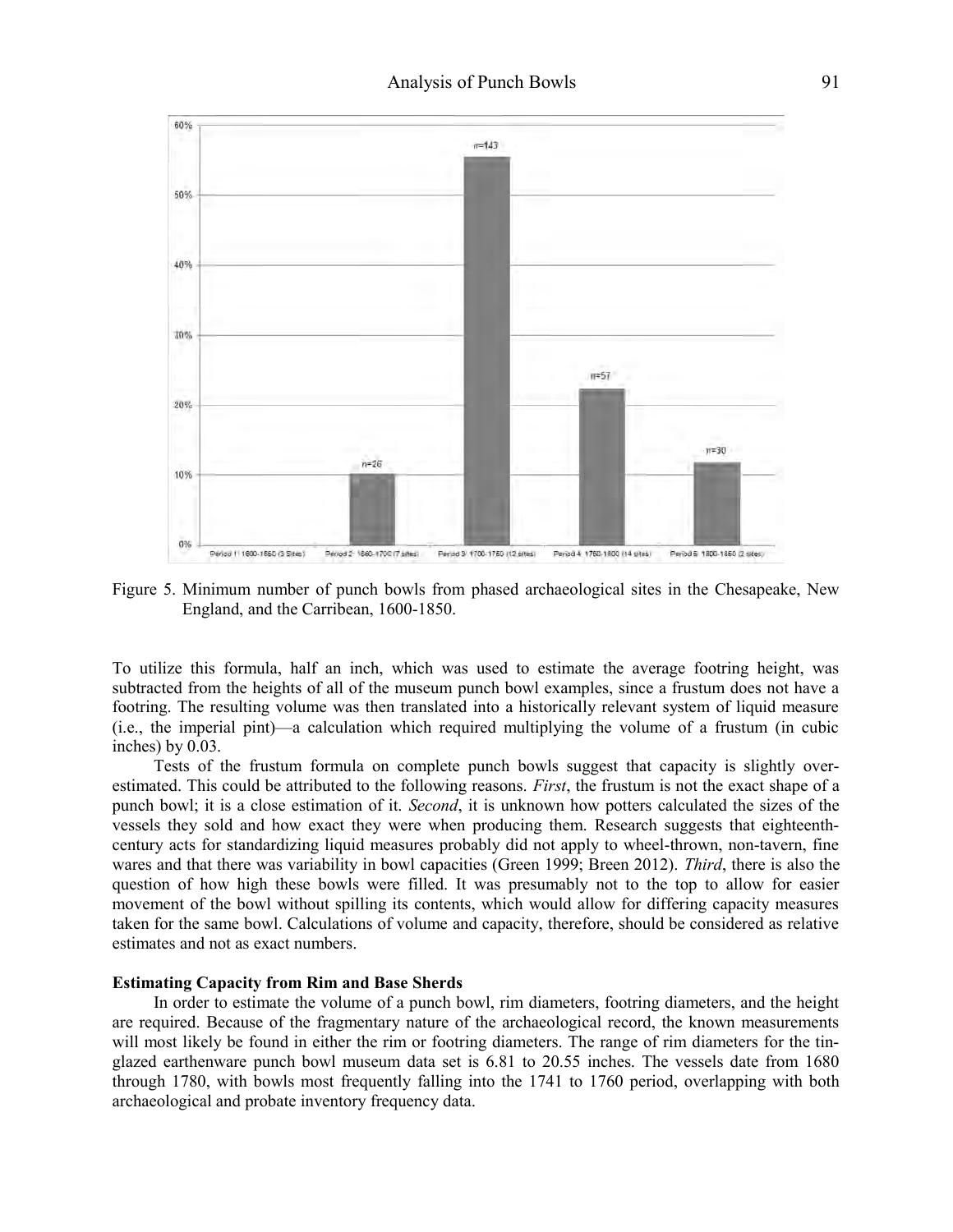Interestingly, there is a consistent ratio of rim to footring diameter of 2.3 to 1. For example, if a rim diameter is 10 inches, the footring can be estimated as 4.35 inches (i.e., 10/2.3 inches). The confidence interval around 2.30 is 0.03. Therefore, if an archaeologist has a tin-glazed rim sherd of 10 inches, the footring can be expected to measure between 4.29 and 4.4 inches 95 percent of the time. This ratio also allows archaeologists to estimate rim diameter by multiplying a footring sherd by 2.3. In addition, with either a known or estimated rim or footring diameter, approximate height can be obtained using regression formulas developed by Miervaldis (2012). Once these three variables are calculated, they can be entered into the frustum volume formula.

A) Estimating the height if you have the footring diameter measurement:

height =  $1.0747*$  footring diameter (inches) –  $0.5999$ 

Based on museum sample footring diameter values ranging from 2.875 inches to 7.625 inches, the estimate of height computed by this regression line could vary by  $\pm$  1.744 inches. (Regression equation is highly significant,  $p < 0.0001$ . The coefficient is significant at the  $\alpha = 0.05$  level ( $p <$ 0.0001). However, the intercept is not.  $R^2 = 0.53$ .)

B) Estimating the height if you have the rim diameter measurement:

height =  $0.518492*$ rim diameter (inches) –  $1.27252$ 

Based on museum sample rim diameter values ranging from 6.81101 inches to 21.73224 inches, the estimate of height computed by this regression line could vary by  $\pm$  1.5688 inches. (Regression equation is highly significant,  $p \le 0.0001$ . Both the intercept and coefficient are significant at the  $\alpha = 0.05$  level ( $p < 0.0001$ ).  $R^2 = 0.67$ .)

C) Estimating the height if you have both the rim and footring measurements:

height = 0.7054\*rim diameter (inches) – 0.348\*footring diameter (inches) – 1.5431

Based on the data from this study, the estimate of height using both the rim and footring measurements can be expected to vary by  $\pm$  1.8097 inches. (Regression equation is highly significant,  $p > 0.0001$ .  $R^2 = 0.72$ .)

#### **APPLYING THE FORMULAS**

As mentioned previously, the punch bowl is not catalogued in DAACS as a standard type of vessel form. But, because basic bowl form is recorded, as is the general category "unidentified tableware," we can still apply these formulas to tease out punch bowl capacity to sherds recorded in the DAACS catalogue. Out of the 21 sites catalogued in DAACS, I have been able to identify 6 Dutch or English delftware punch bowls from 6 different archaeological sites of enslavement located in the Chesapeake. These bowls were identified because they have rim sherds with diameters that measured between 6.81 and 21.73 inches and were catalogued as either bowls or unidentified tableware (Table 3). Using the ratio of 2.3, the footring diameter can also be estimated based on the known rim diameter, and height can then be estimated using the regression formula. Finally, by applying the frustum formula to estimate the volume of the punch bowl, we see that these six bowls range in capacity from about one-and-a-half pints to three-and-a-half quarts (DAACS 2010).

In addition to these vessels from DAACS, the capacities of the four punch bowls excavated from the South Grove Midden are included in this study (Table 3). The first two listed are made of creamware and match two of the capacities ordered by George Washington (see Table 1). The next two are made of delftware, measuring one-quart and one-gallon.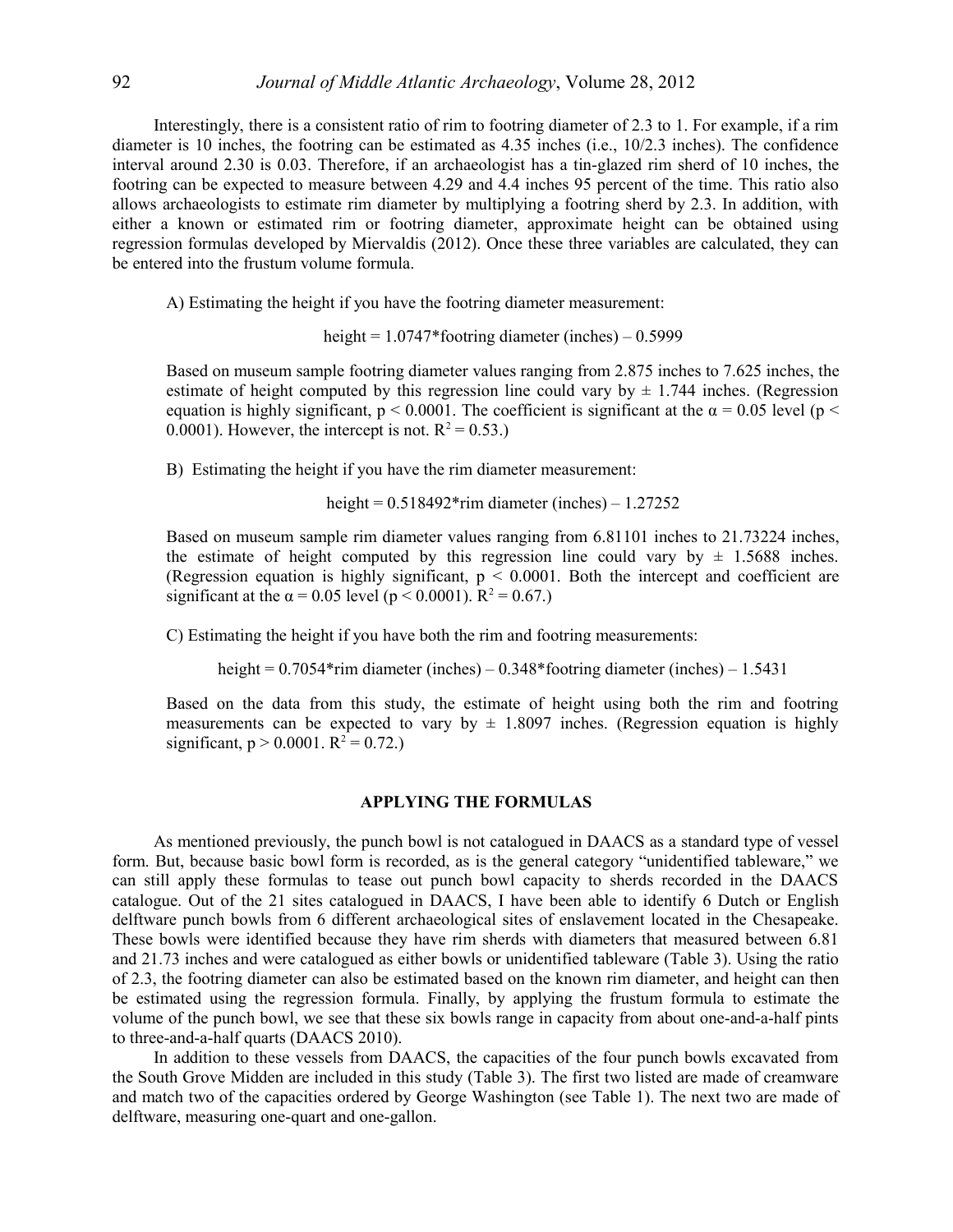| <b>Site</b>              | <b>Rim</b><br><b>Diameter</b><br>(in) | Catalogued<br>Form               | Punch<br><b>Bowl</b><br><b>EVE</b> | <b>Estimated</b><br>Footring<br><b>Diameter</b><br>$(in) \pm 0.03$ | <b>Estimated</b><br>Height (in) $\pm$<br>1.57 | <b>Estimated</b><br>Volume $(in^3)$ | <b>Estimated Capacity</b>                      |
|--------------------------|---------------------------------------|----------------------------------|------------------------------------|--------------------------------------------------------------------|-----------------------------------------------|-------------------------------------|------------------------------------------------|
| Rich<br>Neck             | 7.09                                  | Bowl                             | 1                                  | 3.08                                                               | 2.42                                          | 51.62                               | $1.55$ pints or<br>about 1 1/2 pints           |
| Palace<br>Lands          | 9.45                                  | Unid.<br>Holloware:<br>Tableware | $\mathbf{1}$                       | 4.11                                                               | 3.64                                          | 138.27                              | 4.15 pints or<br>about 2 quarts                |
| Utopia                   | 11.02                                 | <b>Bowl</b>                      | $\mathbf{1}$                       | 4.79                                                               | 4.46                                          | 230.16                              | 6.9 pints or<br>about $31/2$<br>quarts         |
| House<br>for<br>Families | 7.48                                  | Unid<br>Holloware:<br>Tableware  | 1                                  | 3.25                                                               | 2.62                                          | 62.28                               | $1.87$ pints<br><sub>or</sub><br>about 1 quart |
| Fairfield                | 8.66                                  | Unid<br>Hollowware               | $\mathbf{1}$                       | 3.77                                                               | 3.23                                          | 103.03                              | 3.09 pints or<br>about 1 1/2 quarts            |
| Chapline                 | 7.48                                  | Unid:<br>Tableware               | 1                                  | 3.25                                                               | 2.62                                          | 62.28                               | 1.87 pints or<br>about 1 quart                 |
| South<br>Grove<br>Midden | 6.5                                   | Punch bowl                       | $\mathbf{1}$                       | 2.83                                                               | 2.11                                          | 37.88                               | 1.14 pints or<br>about a pint                  |
| South<br>Grove<br>Midden | 12.67                                 | Punch bowl                       | $\mathbf{1}$                       | 5.51                                                               | 5.35                                          | 365.01                              | $10.95$ pints or<br>about $11/2$<br>gallons    |
| South<br>Grove<br>Midden | 9.06                                  | Punch bowl                       | 1                                  | 3.54                                                               | 3.95                                          | 130.94                              | $3.93$ pints or 1<br>quart or half<br>gallon   |
| South<br>Grove<br>Midden | 11.78                                 | Punch bowl                       | $\mathbf{1}$                       | 5.12                                                               | 4.93                                          | 290.61                              | $8.72$ pints<br>or about 1<br>gallon           |

#### TABLE 3: ESTIMATING PUNCH BOWL CAPACITY IN THE ARCHAEOLOGICAL RECORD

Capacity, once elusive to archaeologists, but so important to George Washington and many of his contemporaries is now attainable from a single rim or base punch bowl sherd. The ability to assign rim sherds to the punch bowl form, and estimate punch bowl capacity based on whole object data, offers a compelling research avenue that archaeologists were previously unable to pursue.

## **CONCLUSIONS AND FUTURE DIRECTIONS**

The confluence of documentary, archaeological, and museum collection-based data now allows for interpretations of the archaeological record previously not available when studying the social world of the Washingtons in the decades surrounding the Revolution. The next step is to apply this capacity estimation formula to other archaeological sites where minimum vessel counts have been performed. Punch bowl popularity curves developed from archaeological and probate inventory data suggest that the practice peaked just before the Revolution. Data detailed in probate inventories evidence a bell-shaped popularity curve in the ownership of bowls and, later, punch accoutrements showing a classic waxing and waning of fashion.

From these data, we see that the punch ceremony became a more elaborate event accompanied by a retinue of objects that bolstered its performance from event to ritual status. Washington's orders and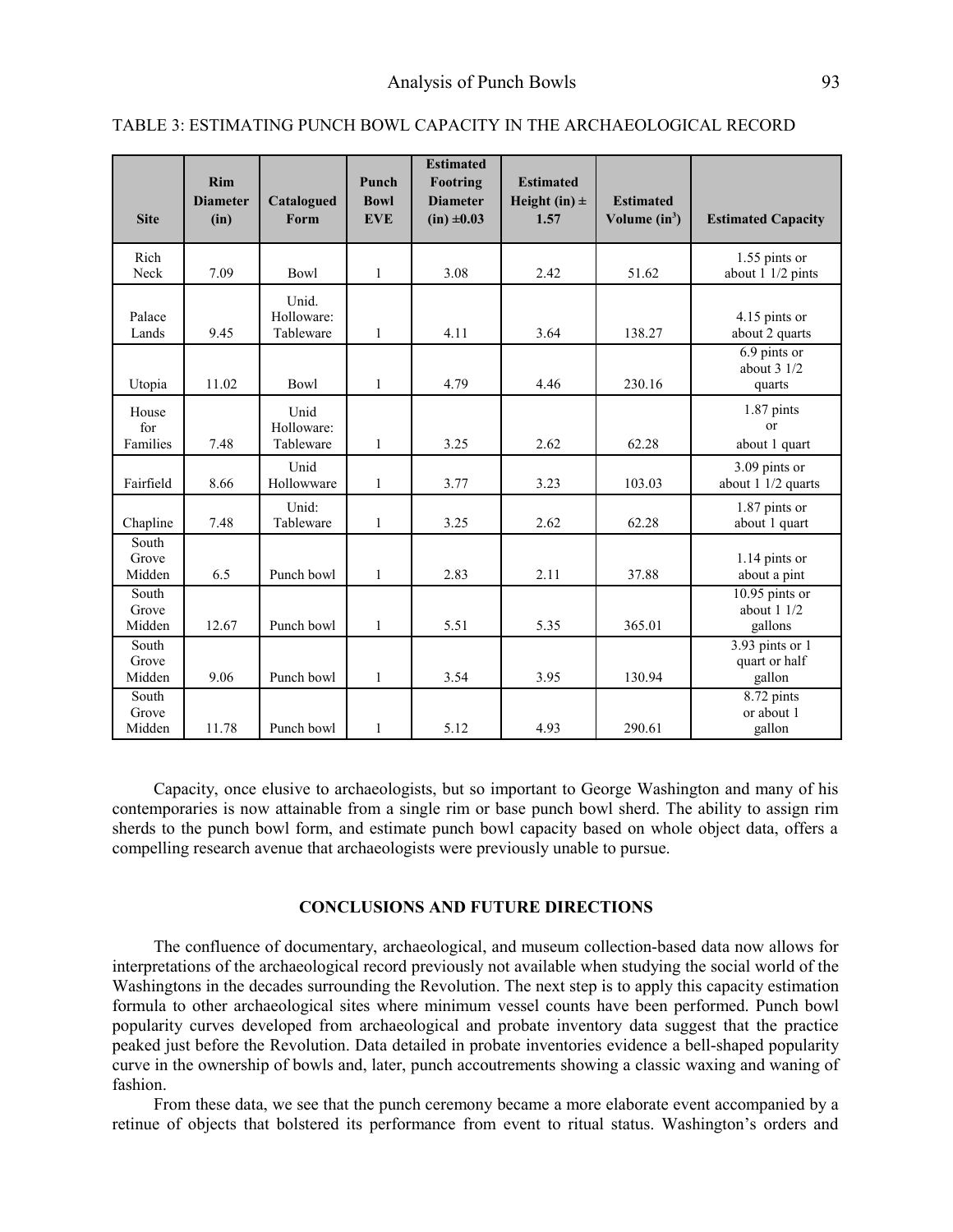invoices show that the nature of punch drinking also changed as it became more specialized. No longer was a single bowl sufficient to meet the social needs of those gentlemen in hot pursuit of gentility and domestic refinement. Washington and his peers needed a bowl that perfectly matched each social situation—from small meeting to large gathering. Therefore, for at least some of those who took part, the punch ceremony seems to have changed in the decades leading up to the Revolutionary War. However, store account and archaeological data suggest that for the majority of the colonial population, a single bowl filled with a sweet rum concoction sufficed.

What made the 40-year period before the American Revolution unique is that access to consumer goods appears to have opened larger segments of the colonial population to a more sophisticated and farreaching system of distribution for imported goods. What we are only just beginning to explore, however, is just how equal this access to the consumer world was. The application of archaeometric tools of analysis on ceramic vessels will allow for the further study of the differences between elite and non-elite consumer habits and ultimately allow archaeologists to explore in more detail their motivations for participating in the consumer revolution, and how consumer goods facilitated and affected social performance for different segments of Chesapeake society.

#### **ACKNOWLEDGEMENTS**

This study could not have been undertaken without the statistical expertise of Wendy Miervaldis. I am indebted to her for finding the frustrum and developing and applying the volume and regression formulas.

#### **REFERENCES CITED**

Abbot, W. W. (editor)

- 1998 *The Papers of George Washington: Colonial Series*. Volume 5, October 1757– September 1758. University Press of Virginia, Charlottesville.
- Abbot, W.W. and Dorothy Twohig (editors)
	- 1990 *The Papers of George Washington: Colonial Series*. Volume 7, January 1761 June 1767. University Press of Virginia, Charlottesville.
	- 1993 *The Papers of George Washington: Colonial Series*. Volume 8, June 1767 December 1771. University Press of Virginia, Charlottesville.

# Banning, E. B.

- 2000 *The Archaeologist's Laboratory: The Analysis of Archaeological Data*. Kluwer Academic/ Plenum Publishers, New York, NY.
- Beaudry, Mary C.
	- 2010 Privy to the Feast: Eight to Supper Tonight. In *Table Settings: The Material Culture and Social Context of Dining, AD 1700-1900*, edited by James Symonds, pp. 62-79. Oxbow Books, Oxford, England.

Beaudry, Mary C., Janet Long, Henry M. Miller, Fraser D. Neiman, and Garry Wheeler Stone

1988 A Vessel Typology for Early Chesapeake Ceramics: The Potomac Typological System. In *Documentary Archaeology in the New World*, edited by Mary C. Beaudry, pp. 51-67. Cambridge University Press, Cambridge, England.

Breen, Eleanor

- 2003 *Whose Trash is it, Anyway? A Stratigraphic and Ceramic Analysis of the South Grove Midden (44FX762/17), Mount Vernon, Virginia.* Master's Thesis, Department of Anthropology, University of Massachusetts, Boston.
- 2011 "One More Bowl and Then?" A Material Culture Analysis of Ceramic Punch Bowls. Paper presented at the Middle Atlantic Archaeology Conference, Ocean City, MD.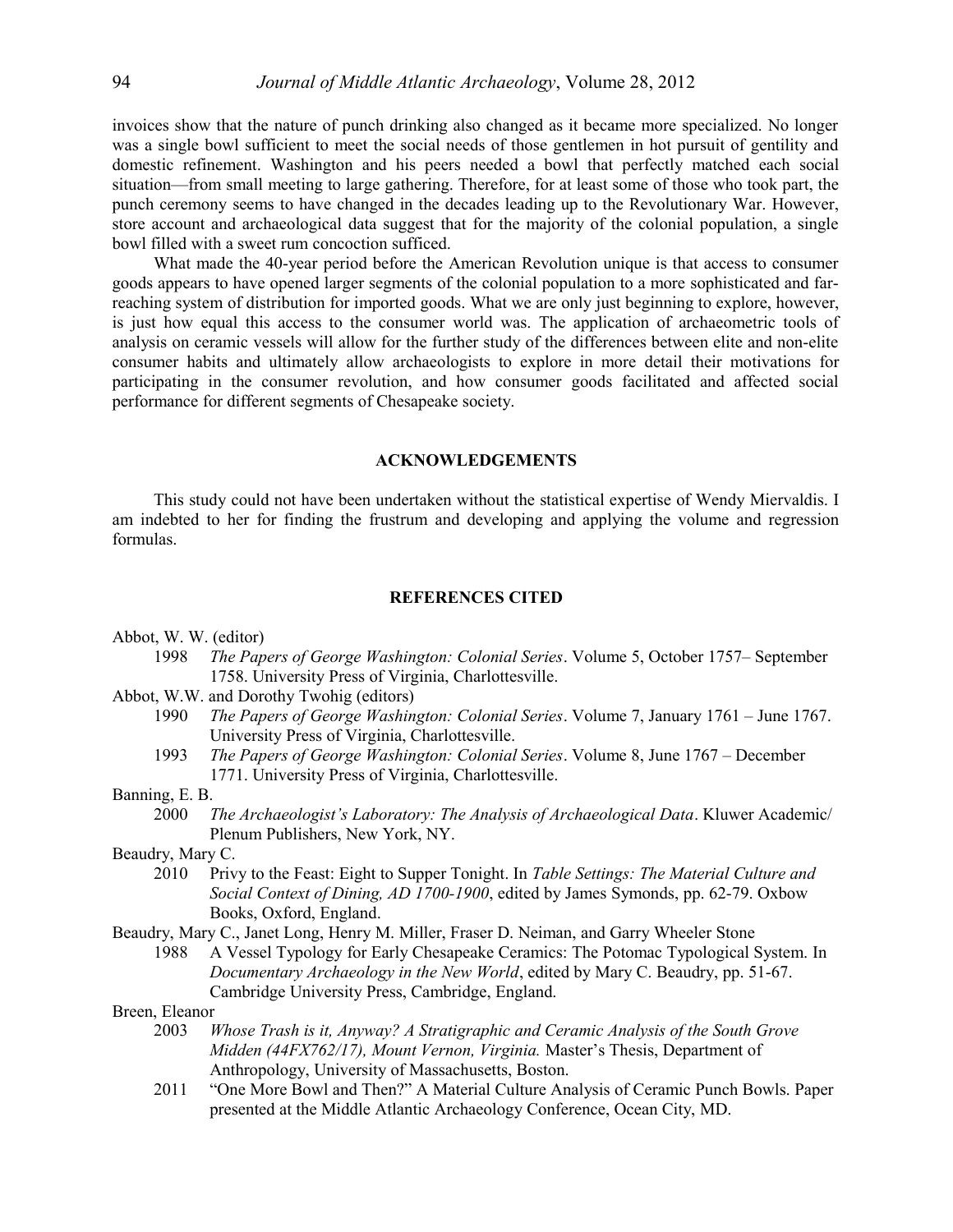- 2012 From Mugs to Solo Cups: Understanding Capacity in the Archaeological Record. Electronic document, http://mountvernonmidden.org/wordpress/?p=448. Accessed April 15, 2012.
- Brown, Gregory J., Thomas F. Higgins, III, David F. Muraca, S. Kathleen Pepper, Roni H. Polk, with contributions by Joanne Bowen Gaynor, and William E. Pittman
	- 1990 Archaeological Investigations of the Shields Tavern Site, Williamsburg, Virginia. Electronic document, http://research.history.org/Files/Archaeo/MajorStudies/Shields %20Tavern.pdf. Accessed May 1, 2012.

Center for History and New Media, George Mason University and Gunston Hall Plantation

- 2006 Probing the Past: Virginia and Maryland Probate Inventories, 1740-1810. Electronic document, http://chnm.gmu.edu/probateinventory/index.php. Accessed October 15, 2010.
- Colonial Williamsburg Foundation
	- 2010 York County Probate Inventories. Electronic document,<http://research.history.org/> DigitalLibrary/BrowseProbates.cfm. Accessed October 15, 2010.
- Crane, Brian, Julie Abell, J. Sanderson Stevens, Madeleine Pappas, Carter Shields, Marie-Lorraine Pipes, and Justine Woodward McKnight
	- 1999 *Data Recovery Excavations at Site 44PW885 Town of Dumfries, Prince William County, Virginia U.S. Route 1/Possom Point Road.* Submitted to Virginia Department of Transportation, Richmond from De Leuw, Cather & Co. and Parsons Engineering Science, Inc., Fairfax, VA. Copy on file, Mount Vernon Archaeology Department, Mount Vernon, VA.

# DAACS

2010 Artifact Query 5. Electronic resource, www.daacs.org. Accessed August 30, 2010.

#### Deetz, James

1996 *In Small Things Forgotten: The Archaeology of Early American Life.* Expanded and revised*.* Anchor Books, New York, NY.

# Franklin, Maria

2004 An Archaeological Study of the Rich Neck Slave Quarter and Enslaved Domestic Life. Electronic document, http://research.history.org/Files/Archaeo/ResPubs/RNSQ %20Report.pdf. Accessed May 1, 2012.

## Goodwin, Lorinda B. R.

1999 *An Archaeology of Manners: The Polite World of the Merchant Elite of Colonial Massachusetts*. Kluwer Academic/Plenum Publishers, New York.

# Green, Chris

1999 *John Dwight's Fulham Pottery: Excavations 1971-79*. English Heritage, London.

# Grigsby, Leslie B.

2000 *The Longridge Collection of English Slipware and Delftware, Volume 2: Delftware*. Electronic document, http://digital.library.wisc.edu/1711.dl/DLDecArts.Longridge02. Accessed November 14, 2010.

# Hamrick, Charles and Virginia Hamrick

- 1999 *Virginia Merchants: Alexander Henderson, Factor for John Glassford at this Colchester Store (Fairfax County, VA), His Letterbook of 1758-1766.* Iberian Publishing Company, Athens, GA.
- 2007 *Colonial Supermarket: Daniel Payne's Ledger for his Store at Dumfries in Prince William County, Virginia for the Years 1758-1764, a Transcript.* New Papyrus Publishing, Athens, GA.

#### Harvey, Karen

2008 Barbarity in a Teacup? Punch, Domesticity and Gender in the Eighteenth Century. *Journal of Design History* 21(3):205-221.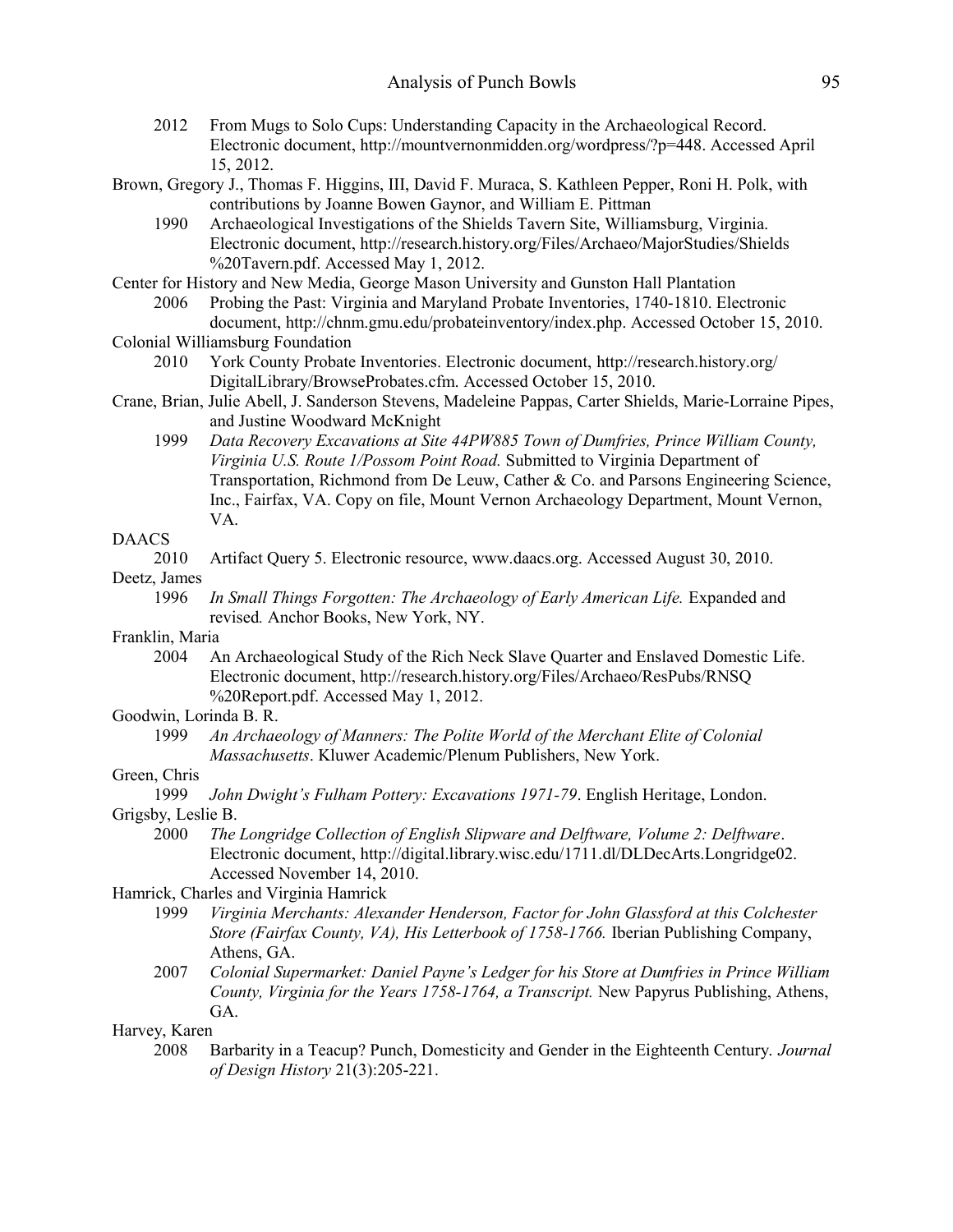Heath, Barbara J.

- 1997 Slavery and Consumerism: A Case Study from Central Virginia. Electronic document, http://www.diaspora.uiuc.edu/A-AAnewsletter/newsletter19.html#slavery. Accessed November 19, 2011.
- 2004 Engendering Choice: Slavery and Consumerism in Central Virginia. In *Engendering African American Archaeology: A Southern Perspective*, edited by Jillian E. Galle and Amy L. Young, pp. 19-38. University of Tennessee Press, Knoxville.
- Higgins, Thomas F. III, C. M. Downing, and K. E. Stuck, with contributions by D. L. Davenport, J. Bowen, G. J. Brown, and S. T. Andrews
	- 1998 *A Post-Revolutionary Farmstead in Northern Virginia: Archaeological Data Recovery at Site 44FX1965, Associated with the Proposed Interstate 66 and Route 28 Interchange Improvements Project, Fairfax County, Virginia.* Technical Report Series No. 25. Submitted to the Virginia Department of Transportation, Richmond, from William and Mary Center for Archaeological Research, Williamsburg, VA. Copy available at Mount Vernon Archaeology Department, Mount Vernon, VA.
- Higgins, Thomas F. III, Benjamin Ford, Charles M. Downing, Veronica L. Deitrick, Stevan C. Pullins, and Dennis B. Blanton with contributions by Justine W. McKnight, Gregory J. Brown, and Heather A. Lapham
	- 2000 *Wilton Speaks: Archaeology at an Eighteenth- and Nineteenth-Century Plantation, Data Recovery at Site 44HE493, Associated with the Proposed Route 895 Project, Henrico County, Virginia.* Submitted to the Virginia Department of Transportation, Richmond, from William and Mary Center for Archaeological Research, Williamsburg, VA. Copy available at Mount Vernon Archaeology Department, Mount Vernon, VA.

#### Kelso, William M.

1984 *Kingsmill Plantations, 1619-1800: Archaeology of Country Life in Colonial Virginia*. Academic Press, San Diego, CA.

## Lange, Amanda E.

- 2001 *Delftware at Historic Deerfield, 1600-1800*. Historic Deerfield Inc., Deerfield, MA. Martin, Ann Smart
	- 1993 *Buying into the World of Goods: Eighteenth-Century Consumerism from London to the Virginia Frontier*. Ph.D. Dissertation, Department of Anthropology, College of William and Mary, Williamsburg, VA.
	- 2008 *Buying into the World of Goods: Early Consumers in Backcountry Virginia*. The John Hopkins University Press, Baltimore, MD.

# Miervaldis, Wendy

2012 Summary of Bowl Capacity Calculations and Formulas to Date, revised February 26. Manuscript on file, Mount Vernon Archaeology Department, Mount Vernon, VA.

Pogue, Dennis J.

- 1993 Standards of Living in the 17th-Century Chesapeake: Patterns of Variability Among Artifact Assemblages. In *The Archaeology of 17th-Century Virginia*, edited by Theodore R. Reinhart and Dennis J. Pogue, pp. 371-399. Dietz Press, Richmond, VA.
- 1997 *Culture Change Along the Tobacco Coast: 1670-1720*. Ph.D. dissertation, Department of Anthropology, American University, Washington, D.C.

Purkis, Jessica

2010 Prevalence of Punch Bowls and Punch Drinking in Virginia and Maryland. Manuscript on file, Mount Vernon Archaeology Department, Mount Vernon, VA.

#### Reber, Paul

2003 *Retail Trade and the Consumer in Fairfax County, Virginia, 1759-1766.* Ph.D. dissertation, Department of American Studies, University of Maryland, College Park.

## Samford, Patricia M.

1997 Response to Market: Dating English Underglaze Transfer-Printed Wares. *Historical Archaeology* 31(2):1-30.